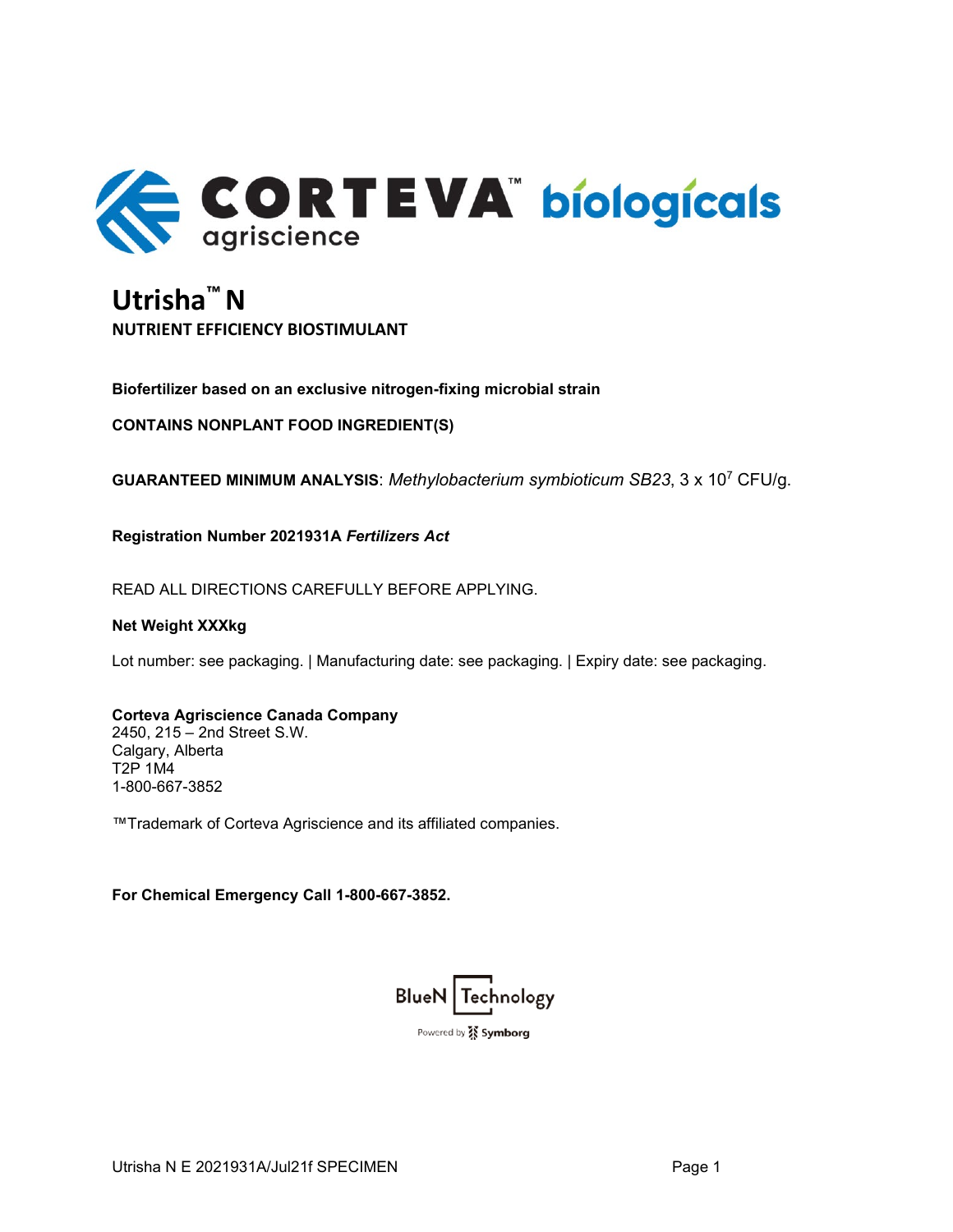# **GENERAL INFORMATION**

Utrisha™ N ensures an effective and controlled natural supply of nitrogen to the crop based on a nitrogen-fixing bacteria strain. Utrisha N contains the exclusive strain of *Methylobacterium symbioticum SB23*, characterized by high atmospheric nitrogen-fixing capacity and is suitable for agricultural and precision systems. Its presence inside the leaves enables it to efficiently fix atmospheric nitrogen, contributing this macronutrient, essential for vegetative and growth, to the plant in a natural and controlled way.

# **DIRECTIONS FOR USE**

Utrisha N is a wettable powder formulation that contains the exclusive strain of *Methylobacterium symbioticum SB23.* Foliar applications of *Methylobacterium symbioticum SB23* from Utrisha N can result in improved crop yield.

| <b>Crops</b>                                                                                                                                                                                                                                              | <b>Application</b><br><b>Rates</b><br>(g/ha) | Time of application**                                                                                                                |  |
|-----------------------------------------------------------------------------------------------------------------------------------------------------------------------------------------------------------------------------------------------------------|----------------------------------------------|--------------------------------------------------------------------------------------------------------------------------------------|--|
| <b>Cereals and grain crops</b>                                                                                                                                                                                                                            |                                              |                                                                                                                                      |  |
| Rice, winter and spring cereals,<br>canola and rapeseed                                                                                                                                                                                                   | 333                                          | Apply between 4 leaf stage to the first detectable<br>node in grass crops or rosette stage in broadleaf<br>crops<br>(BBCH 14 and 31) |  |
| Cotton and grain legumes                                                                                                                                                                                                                                  |                                              | Apply between 3 leaf stage to early branch<br>development)<br>(BBCH 13 and 20)                                                       |  |
| Sunflower, corn, soybeans, and<br>sorghum                                                                                                                                                                                                                 |                                              | Apply between 4 to 8 leaf stage<br>(BBCH 14 and 18)                                                                                  |  |
| <b>Horticultural crops</b>                                                                                                                                                                                                                                |                                              |                                                                                                                                      |  |
| Chard, garlic, artichoke, celery,<br>broccoli, onion, green onions,<br>cabbage, cauliflower, escarole,<br>white asparagus, green<br>asparagus, spinach, pea, broad<br>bean, fennel, lettuce, melon, leek,<br>radish, Romanesco, watermelon,<br>and carrot | 333                                          | Apply between 4 leaf stage to beginning of<br>tillering/branch development<br>(BBCH 14 and 20)                                       |  |
| Potato<br>Strawberry                                                                                                                                                                                                                                      |                                              | Apply between 4 leaf stage to flower bud<br>appearance<br>(BBCH 14 and 51)<br>Apply between 5 leaf stage to beginning of             |  |
|                                                                                                                                                                                                                                                           |                                              | flowering<br>(BBCH 15 and 61)                                                                                                        |  |

## **RECOMMENDATIONS FOR FOLIAR APPLICATIONS**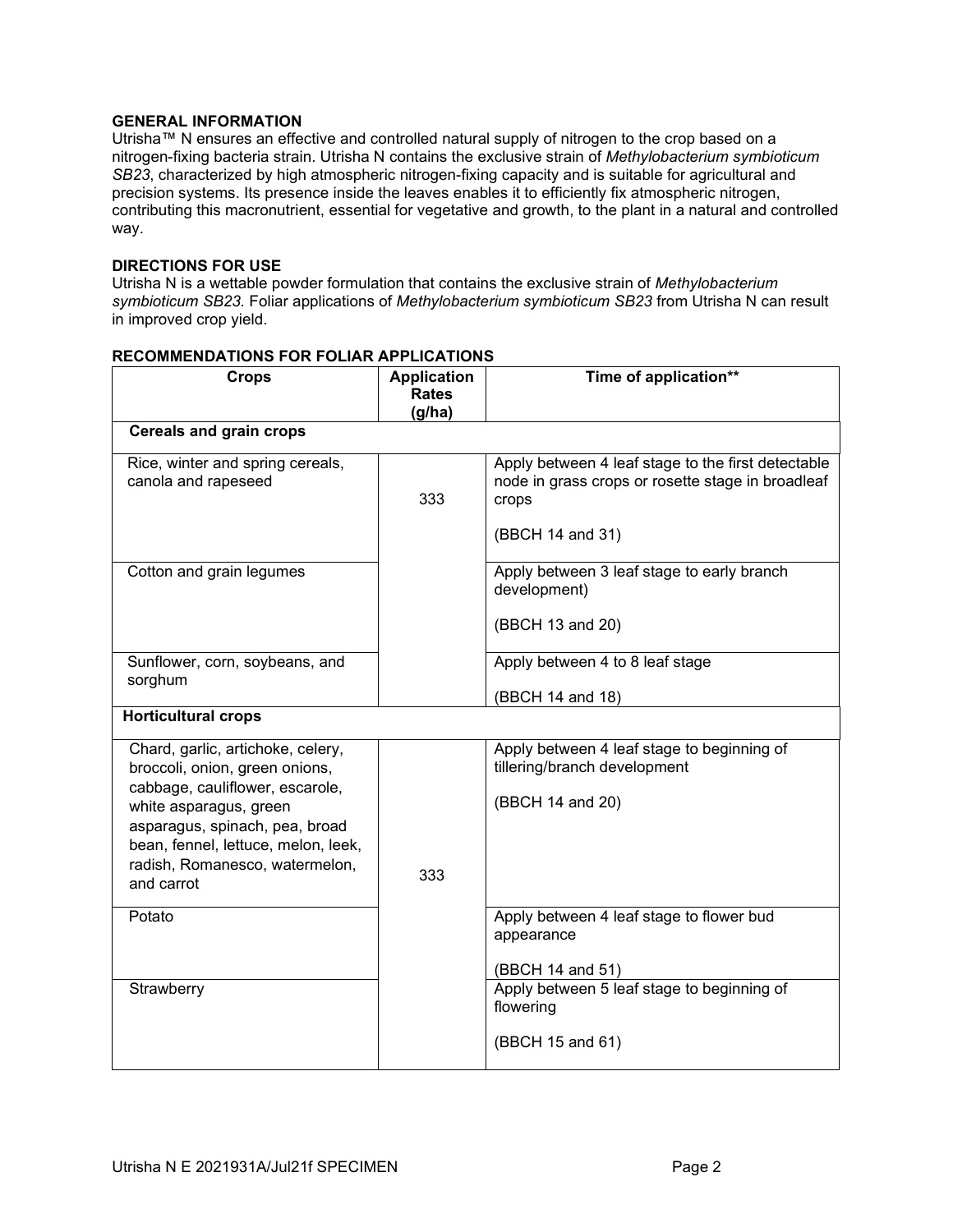| Eggplant, zucchini, cucumbers,<br>peppers, pepper for paprika and<br>tomatoes       |     | Apply between 4 leaf stage to flower bud<br>appearance<br>(BBCH 20 and 51)              |
|-------------------------------------------------------------------------------------|-----|-----------------------------------------------------------------------------------------|
| <b>Woody crops</b>                                                                  |     |                                                                                         |
| Olive tree, nut trees, stone fruits<br>trees, pome fruits trees and citrus<br>trees |     | Apply during stem elongation growth stage<br>(BBCH 31 and 39)                           |
| Grapes                                                                              | 333 | Apply between 5 leaf stage to middle stages of<br>fruit development<br>(BBCH 15 and 75) |

\* For other crops and/or more information, consult your company representative for further information. \*\* The BBCH indications are approximate and may vary according to the edaphoclimatic conditions and agricultural practices. It is recommended to apply close to the topdressing fertilization application time, if applicable. For fall-planted crops, spray when the crop resumes growth after winter dormancy.

# **SPRAY SOLUTION VOLUME**

Dissolve product in a water volume between 80 L/ha and 250 L/ha and apply with a suitable system for foliar application.

#### **CROP STATUS**

Good nutritional and growth status. **For best results**, apply in early morning when leaf stomata (pores) are open.

#### **COMPATIBILITY**

Utrisha N has been tested in a mixture with various phytosanitary products, fertilizers, crop protection products and adjuvants. For more information on compatibility, contact your company representative.

#### **RAINFAST**

Utrisha N is rainfast 1 hour after application. Otherwise, repeat the application.

#### **INCOMPATIBILITY**

Do not apply to crops that are affected by soil salinity, water stress, frost, pests and diseases, poor nutrition, and other adverse factors. A combined application with chlorinated products, waters (> 1 ppm Cl-), and phytosanitary products that contain them is not recommended. For incompatibility with other products, contact your company representative for additional information.

**pH:** do not apply in solutions with a pH less than 5 or greater than 8.

#### **STORAGE AND DISPOSAL**

#### **STORAGE CONDITIONS**

Keep the product in a well-ventilated place. Store at room temperature, do not exceed temperatures of 40 ºC. Keep the product hermetically closed. Single Use Only.

#### **DISPOSAL CONDITIONS**

Rinse container thoroughly three times. Add washings to the tank. Empty packaging should be disposed of according to local requirements.

Information regarding the content and level of metals in this product is available on the internet at <http://www.aapfco.org/metals.html>